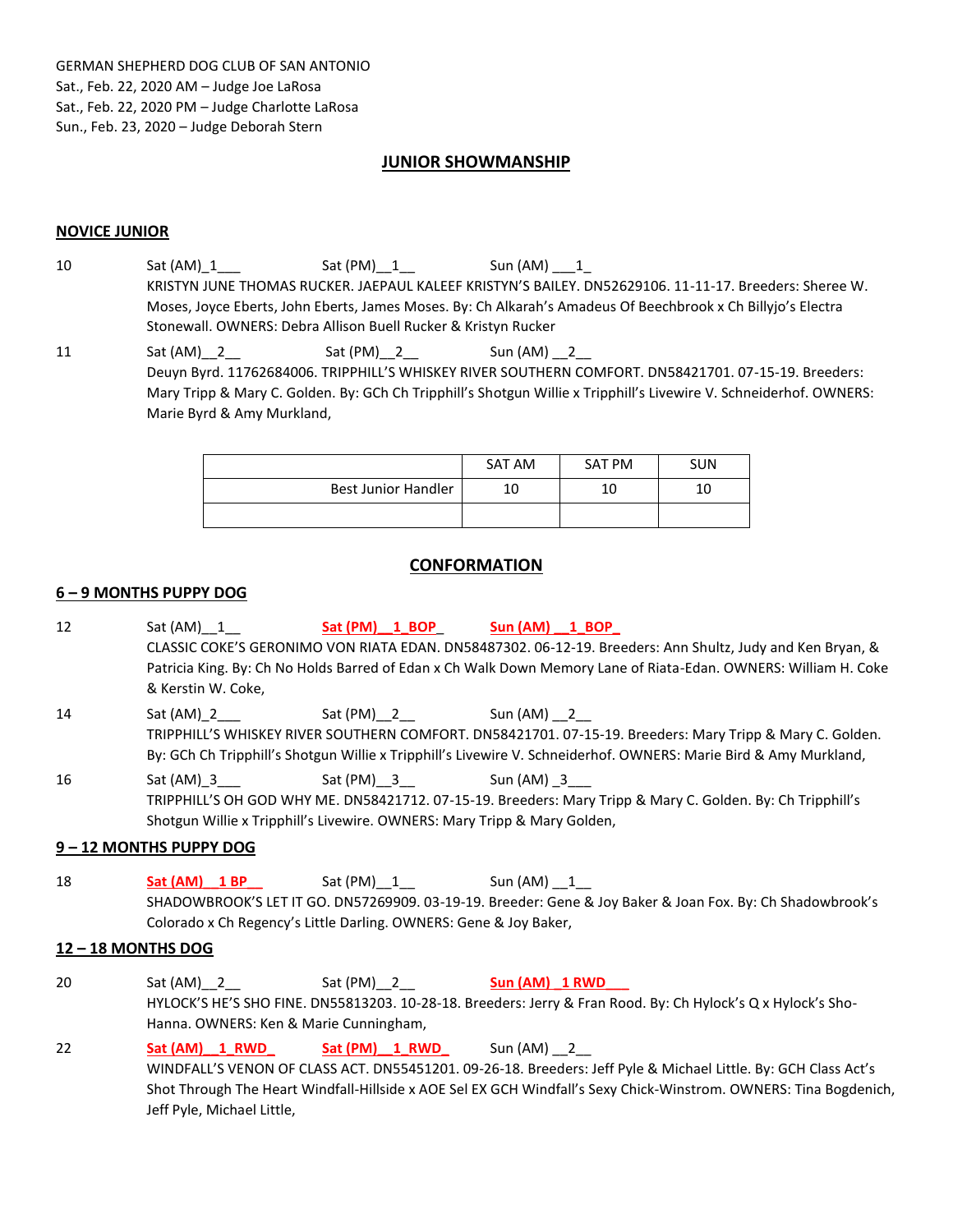### **NOVICE DOG**

24 Sat (AM) N/E Sat (PM) N/E Sun (AM) 1 THOR VOM HAUS KREUZ. DN52366203. 01-13-18. Breeder: Juan Martinez. By: Franco V x Nova Vom Hausen. OWNER: Angel Ivan Cruz

### **AMERICAN BRED DOG**

26 Sat (AM)  $1$  **Sat (PM)**  $1$  **WD** Sun (AM)  $1$ WINDFALL'S I'M A RAMBLIN' MAN. DN53275608. 03-22-18. Breeder: Jeff Pyle, Gary Szymczak,Patty Szymczak, Joyce Willis & Denise Fox. By: GCh Ch Class Acts Shot Through The Heart Windfall-Hillside, RN x GCh Ch My Joy Foxhaven Once A Witch Always A Witch Windfall. OWNERS: Pat Evans, 28 Sat (AM)\_2\_\_ Sat (PM)\_2\_\_ Sun (AM)\_2\_\_ LOU-RO'S EL MALACHI. DN34414411. 06-04-12. Breeders: Mario C. Silva & Brenda B. Silva & Louie Christina. By: Lou-Ro's Gino x Ch Luv of Gar. OWNERS: Louis Christina & Rose Christina

### **OPEN DOG**

- 30 **Sat (AM)\_1\_WD\_\_** Sat (PM)\_\_1\_\_ **Sun (AM) \_1 WD\_\_\_** RIVENDELL'S ZEV OF ROGUE TWO. DN50153605. 04-30-17. Breeders: S. Leitz, Jennifer & Paul Root, Jene & Isabelle Dupzyk. By: GCh Karizma's Malawi Kaleef Von Loar RN PT CGC x Rivendell-Tebe Nobe Here I Come, PT. OWNERS: Laurie Lynn Angel c/o Jennifer Root,
- 32 Sat (AM)\_2\_\_\_ Sat (PM)\_2\_\_\_ Sun (AM) \_2\_ DROGON OF GAR. DN52003503. 11-04-17. Breeder: David Garcia. By: Ch. Winsomes Love Me Tendbear x Ch. Khaleesi Of Gar. OWNER: David Garcia

|                      | SAT AM | SAT PM | <b>SUN</b> |
|----------------------|--------|--------|------------|
| <b>Winners Dog</b>   | 30     | 26     | 30         |
| Reserve Winners Dog  | 22     | 2220   |            |
| Number of Dogs Shown | 10     | 10     |            |
| Points               |        |        |            |

## **6 - 9 MONTHS PUPPY BITCH**

13 Sat (AM)\_1\_\_ Sat (PM)\_1\_\_ Sun (AM) \_1\_ TRIPPHILL'S "ALWAYS ON MY MIND". DN58421715. 07-15-2019.Breeder: Mary Tripp/Mary C. Golden. By: GCH CH Tripphills Shotgun Willie x Tripphills Livewire v Schneiderhof. OWNERS: Thomas and Maria Lydia Bishop,

## **9 – 12 MONTHS PUPPY BITCH**

- 15 Sat (AM) \_ 3 Sat (PM) \_ 2 Sun (AM) \_ 3 HYLOCK'S HEMERA V TRIPPHILL. DN58854702. 04-21-19. Breeder: Jerry Rood and Francis Rood. By: Timberline's Dust Bowl Dance x Hylock's NYX. OWNERS: Mary Tripp and Mary Golden,
- 17 **Sat (AM)\_1 BOP** Sat (PM)\_\_3 Sun (AM) \_2 SHADOWBROOK'S KEEP ME IN MIND. DN57269902. 03-19-19. Breeder: Gene & Joy Baker & Joan Fox. By: Ch Shadowbrook's Colorado x Ch Regency's Little Darling. OWNERS: Ken & Marie Cunningham,
- 19 Sat (AM)\_\_2\_\_ **Sat (PM)\_\_1\_RWB/BP Sun (AM) \_\_1\_\_RWB/BP** VON LOAR ARONA GOMEZ OF KARIZMA. DN60522901. 05-18-19. Breeders: Owners. By: Ch Von Loar Red Rum Gomez Of Karizma x Ch Gomez Matilda. OWNERS: Miguel Gomez and Carlos Arguimbau,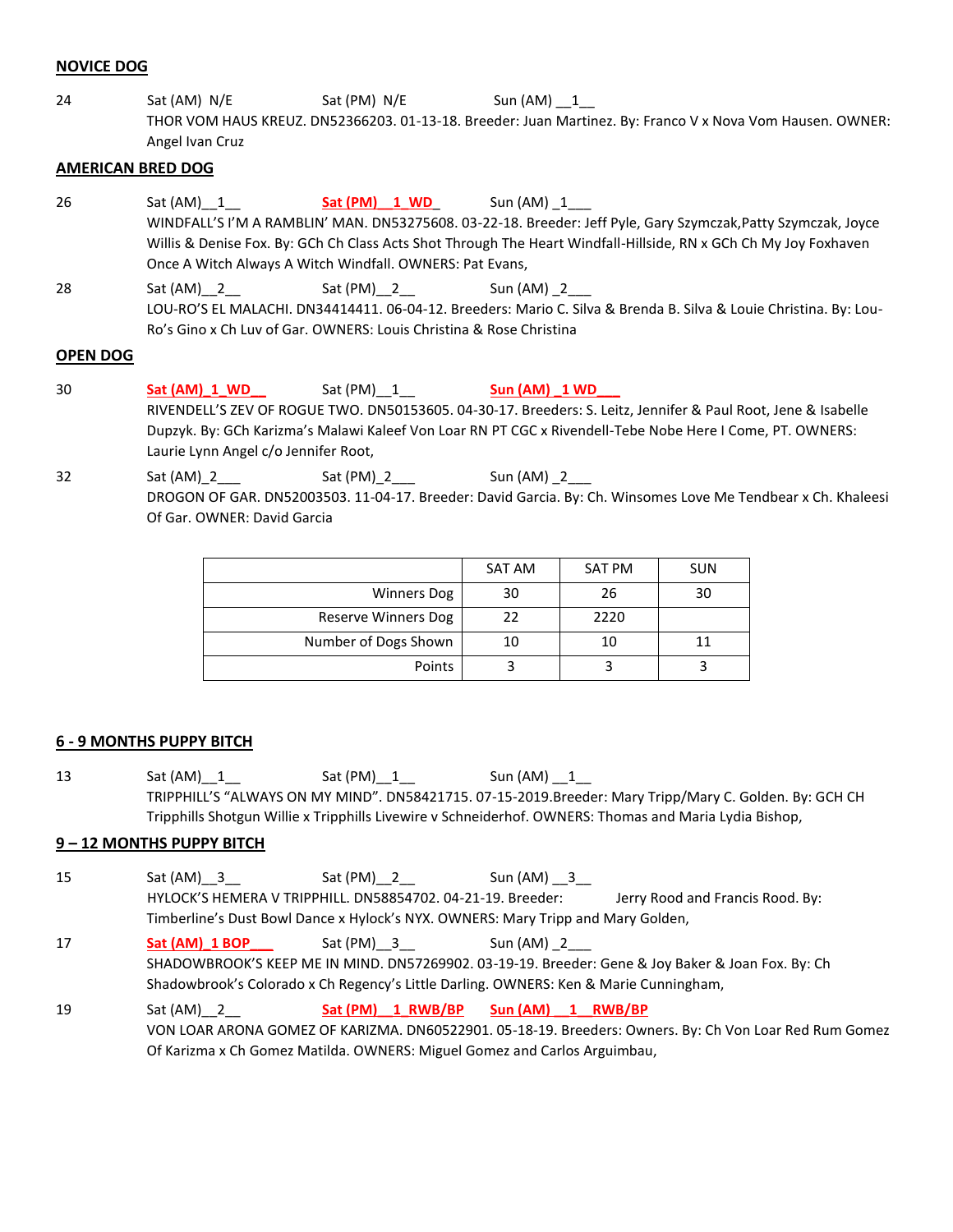## **12 – 18 MONTHS BITCH**

21 Sat (AM) \_3 Sat (PM) \_AB Sun (AM) \_2 WOODSIDE'S EOWYN THE SHIELDMAIDEN. FW795535 (Canadian KC). 11-28-18. Breeders: Sandy Anderson. By: Ch Woodside's Maxamillion x Ch Woodside's Dazzle. OWNER: John Moyle, 23 Sat (AM) \_ 2 Sat (PM) \_ 2 Sun (AM) \_ AB BARK AWAY'S GLORY DAYS OF GEORGE CREEK. DN55394603. 10-26-18. Breeder: Seth Keida. By: George Creek-Sunfarm's Match Maker x Greenleaf's Firestarter Surigo Cross Timbers. OWNERS: Seth Keida, Nicol & Dale Bedea, 25 Sat (AM) 1 **Sat (PM) WB/BOW Sun (AM) WB/BOW** VON LOAR YALITZA GOMEZ OF KARIZMA. DN55698002. 10-29-18. Breeders: Owners. By: GCh Ch Montego Bay Von Loar x Karizma's Galla Von Loar. OWNERS: Miguel Gomez and Carlos Arguimbau, Sat (AM) N/E Sat (PM) N/E Sun (AM)  $\overline{3}$ 27 REDI VOM HAUS VINZANT. DN56581210. 02-10-19. Breeders: Larry D. Vinzent & Cheri J. Vinzent. By: Collin Groovy V.D. Ybajo Hoeve x Tekka Vom Kimberlin-Dey Haus. OWNER: Angel Ivan Cruz, **BRED-BY-EXHIBITOR BITCH** 29 Sat (AM) AB Sat (PM) AB Sun (AM) AB ZENA PORTER. DN56160901. 10-14-18. Breeder: Owner. By: Thor Porter x Storm Porter. OWNER: Cindy Porter, **AMERICAN BRED BITCH** 31 Sat (AM)\_2\_\_ Sat (PM)\_2\_\_ Sun (AM) \_2\_\_ ARKS NINE TO FIVE V TRIPPHILL. DN51418101. 09-04-17. Breeder: Dr. Teresa Coble and Bob Moore. By: Scharo Ark Looking For Trouble x Scharo Ark Kuahi Breezes. OWNERS: Dr. Teresa Coble, Robert Coble and Mary Tripp, 33 Sat (AM) 4 Sat (PM) 4 Sun (AM) 4 JAEPAUL KALEEF'S KRISTYN'S BAILEY. DN52629106. 11-11-17. Breeders: Sheree W. Moses, Joyce Eberts, John Eberts, James Moses. By: Ch Alkarah's Amadeus Of Beechbrook x Ch Billyjo's Electra Stonewall. OWNERS: Debra Allison Buell Rucker & Kristyn Rucker 35 Sat (AM) \_3 Sat (PM) \_3 \_ Sun (AM) \_3 ARK'S CHRISTMAS BELLS V TRIPPHILL. DN55752603. 11-09-18. Breeders: Owners. By: ScharoArk Looking For Trouble, OFA x Scharo Ark Xmas Anticipation OFA. OWNERS: Dr. Teresa Coble, Robert Coble, Mary Tripp, 37 **Sat (AM) \_1 RWB** Sat (PM) \_1 \_\_\_\_\_\_\_ Sun (AM) \_1 SCHAROARK'S TAKE MY BREATH AWAY. DN48949901. 02-08-17. Breeders: Dr. Teresa Coble & Bob Moore. By: Scharoark Looking For Trouble x Scharo Ark Kuahi Breezes. OWNERS: Robert T Coble & Teresa Coble, Ashley O'Brien & Louis Christina, **OPEN BITCH** 39 Sat (AM)\_2\_\_ Sat (PM)\_3\_\_ Sun (AM) \_3\_ CALENDAR GIRL OF SHADOWBROOK. DN36487604. 04-01-13. Breeder: Gene & Joy Baker & Fred Migliore. By: GCh Woodsides Megabucks x Ch Eko-Lan's Flirt. OWNERS: Gene & Joy Baker, 41 Sat (AM) \_ 3 Sat (PM) \_ 2 Sun (AM) \_ 2 RHAEGAL OF GAR. DN52003501. 11-04-17. Breeder: David Garcia. By: Ch. Winsomes Love Me Tendbear x Ch. Khaleesi Of Gar. OWNER: David Garcia, 43 **Sat (AM)\_WB/BOW/BOB\_** Sat (PM)\_1\_\_\_ Sun (AM) \_1\_\_\_ WINDFALL'S EDGE OF GLORY V BRIDGECREEK. DN53275602. 03-22-18. Breeder: Jeff Pyle, Gary Szymczak,Patty Szymczak, Joyce Willis & Denise Fox. By: GCh Ch Class Acts Shot Through The Heart Windfall-Hillside x GCh Ch My Joy

|                       | SAT AM | <b>SAT PM</b> | <b>SUN</b> |
|-----------------------|--------|---------------|------------|
| <b>Winners Bitch</b>  | 43     | 25            | 25         |
| Reserve Winners Bitch | 37     | 19            | 19         |
| Number of Dogs Shown  | 14     | 13            | 13         |
| Points                |        |               |            |

Foxhaven Once A Witch Always A Witch Windfall. OWNERS: Ralph Kooken, Jeff Pyle, Michael Little,